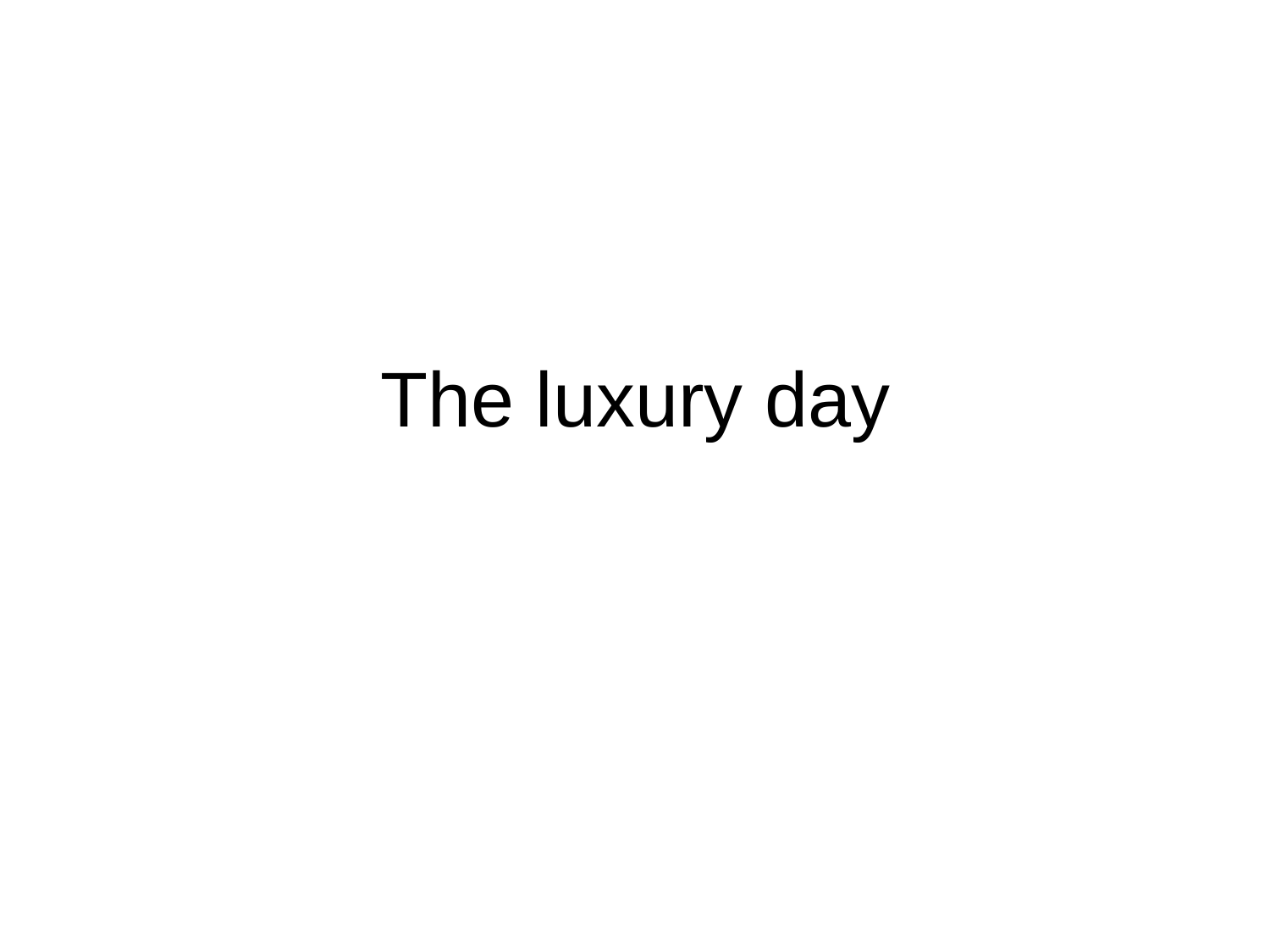- On Thursday, on October 8th we visited two hotels; in the morning we visited the hotel du Collectionneur. It is a large Parisian hotel situated in the 8th district, 51 – 57, rue de Courcelles.
- The hotel has 478 rooms and suites.
- The manager was a fan of transatlantic boats; that's why the hotel is designed as a boat.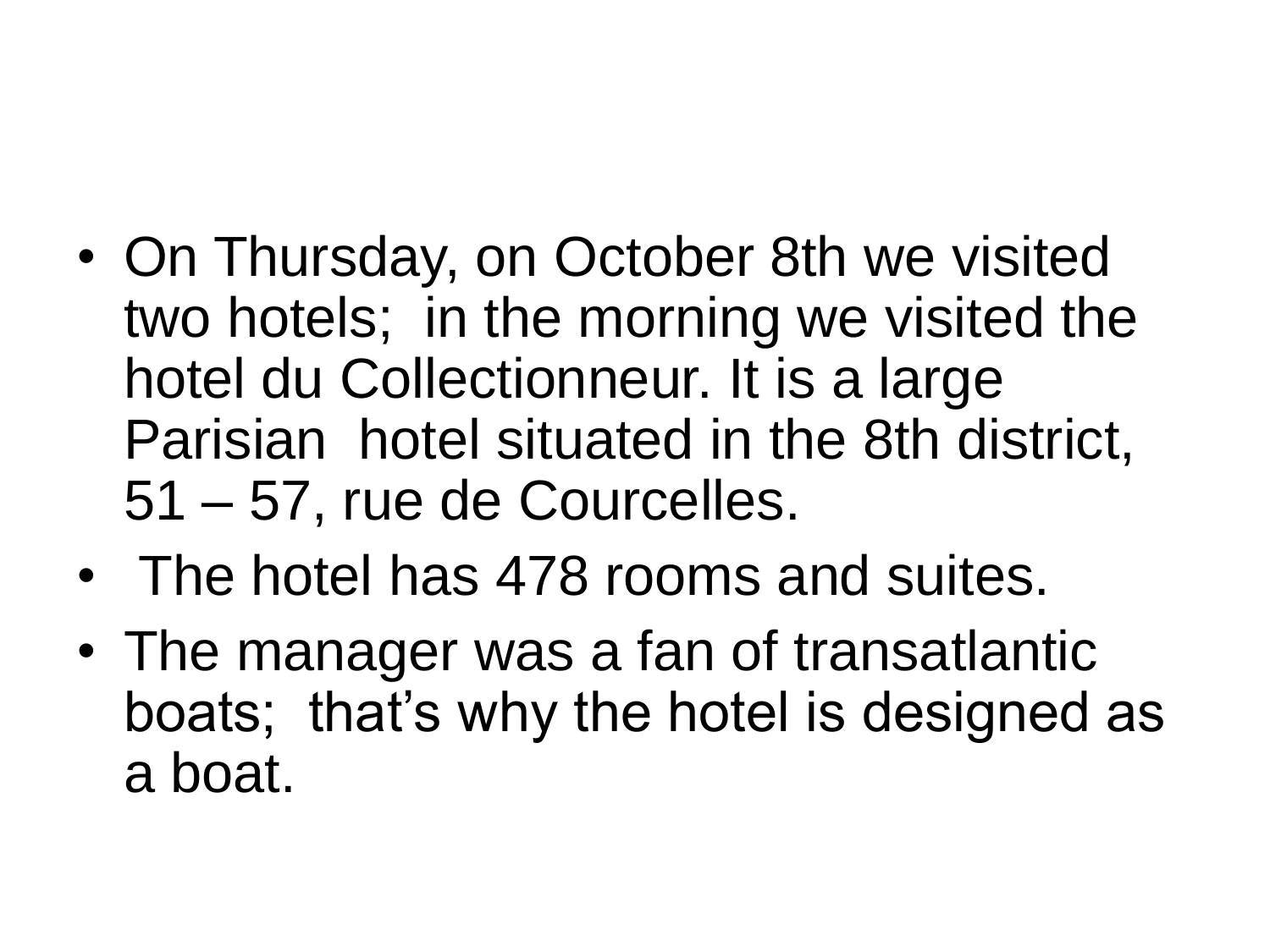## The hotel du Collectionneur











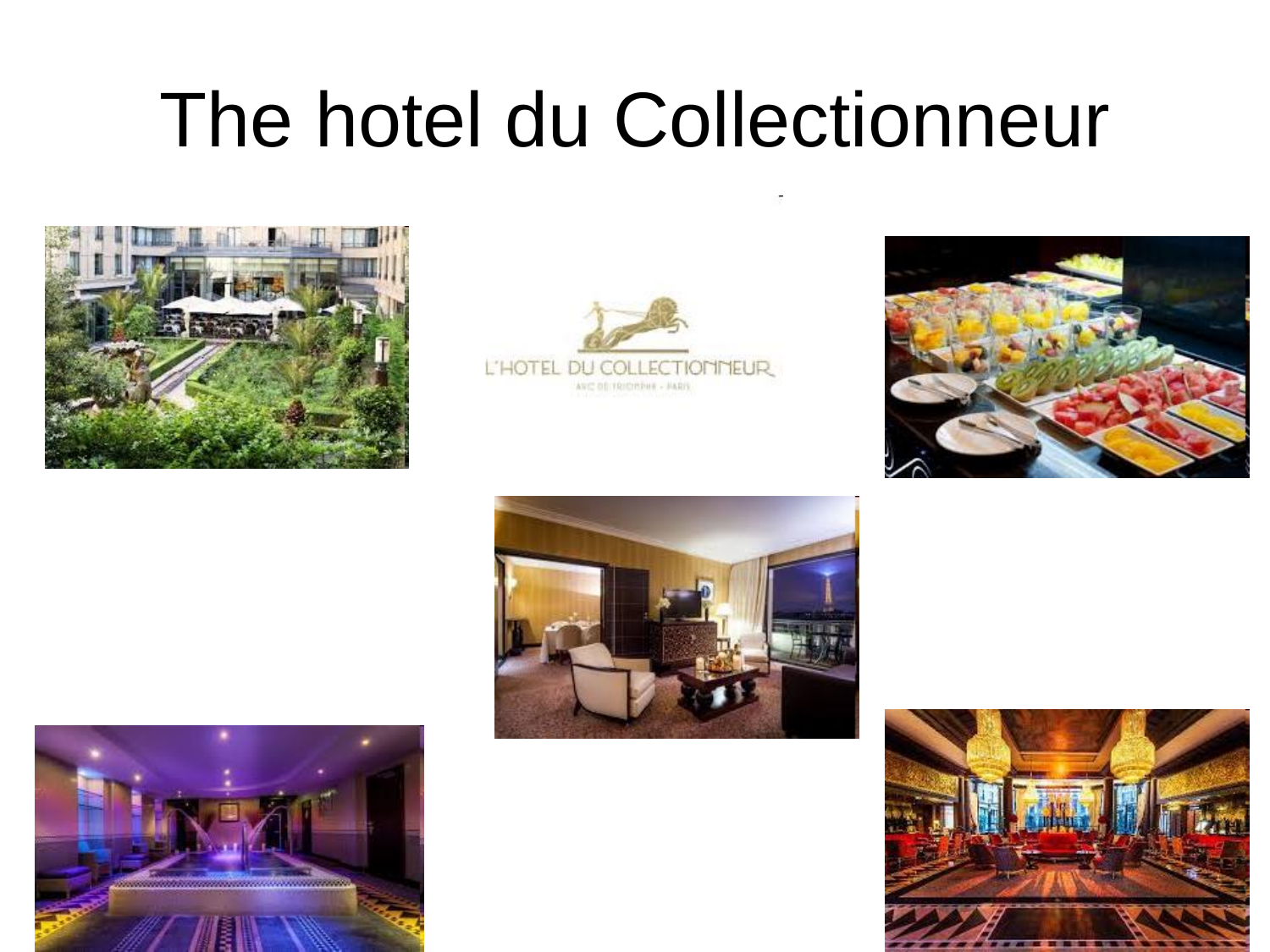

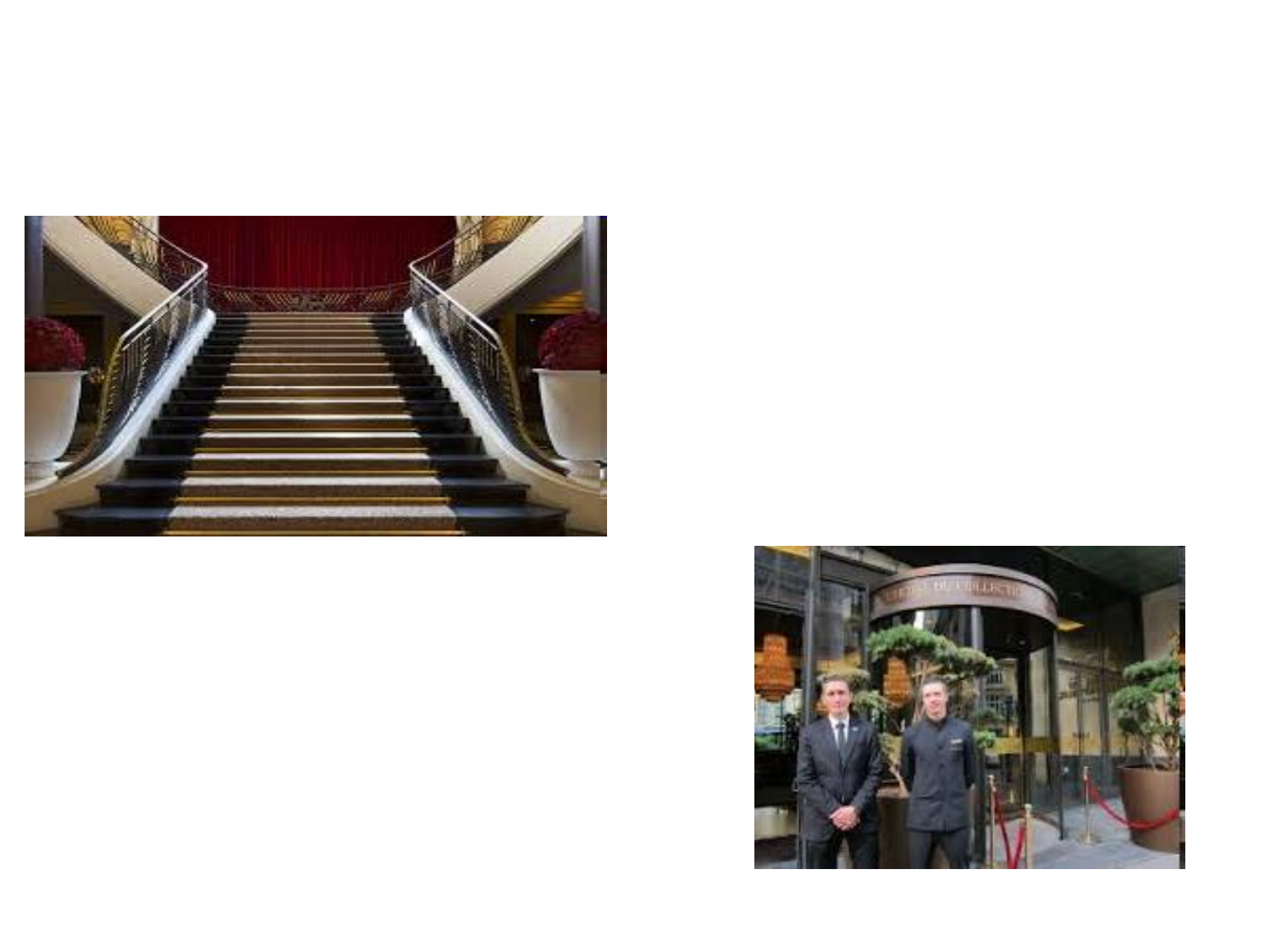#### rooms

• Situated around the Andalusian Patio, 478 rooms and suites from 30 to 150 m ² offer an exceptional setting in full heart Paris. Studied carefully, their decoration is inspired by the biggest designers of Art deco. 41 rooms and suites enjoy a private terrace some of which overlook the Eiffel Tower. The customers staying in the executive floors benefit from one executive lounge and numerous privileges.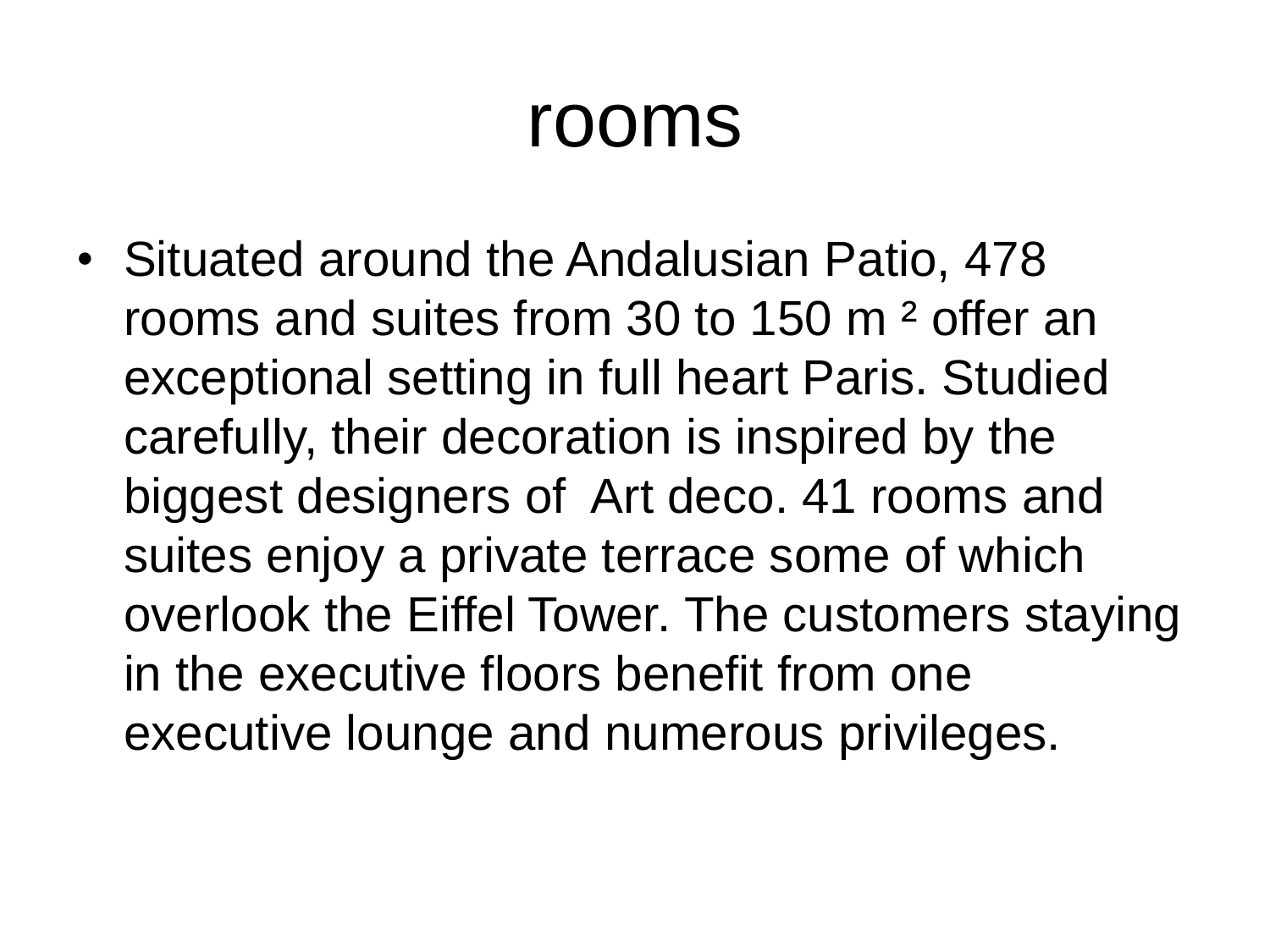

#### Classic room



Presidential suite



Deluxe suite



Royal suite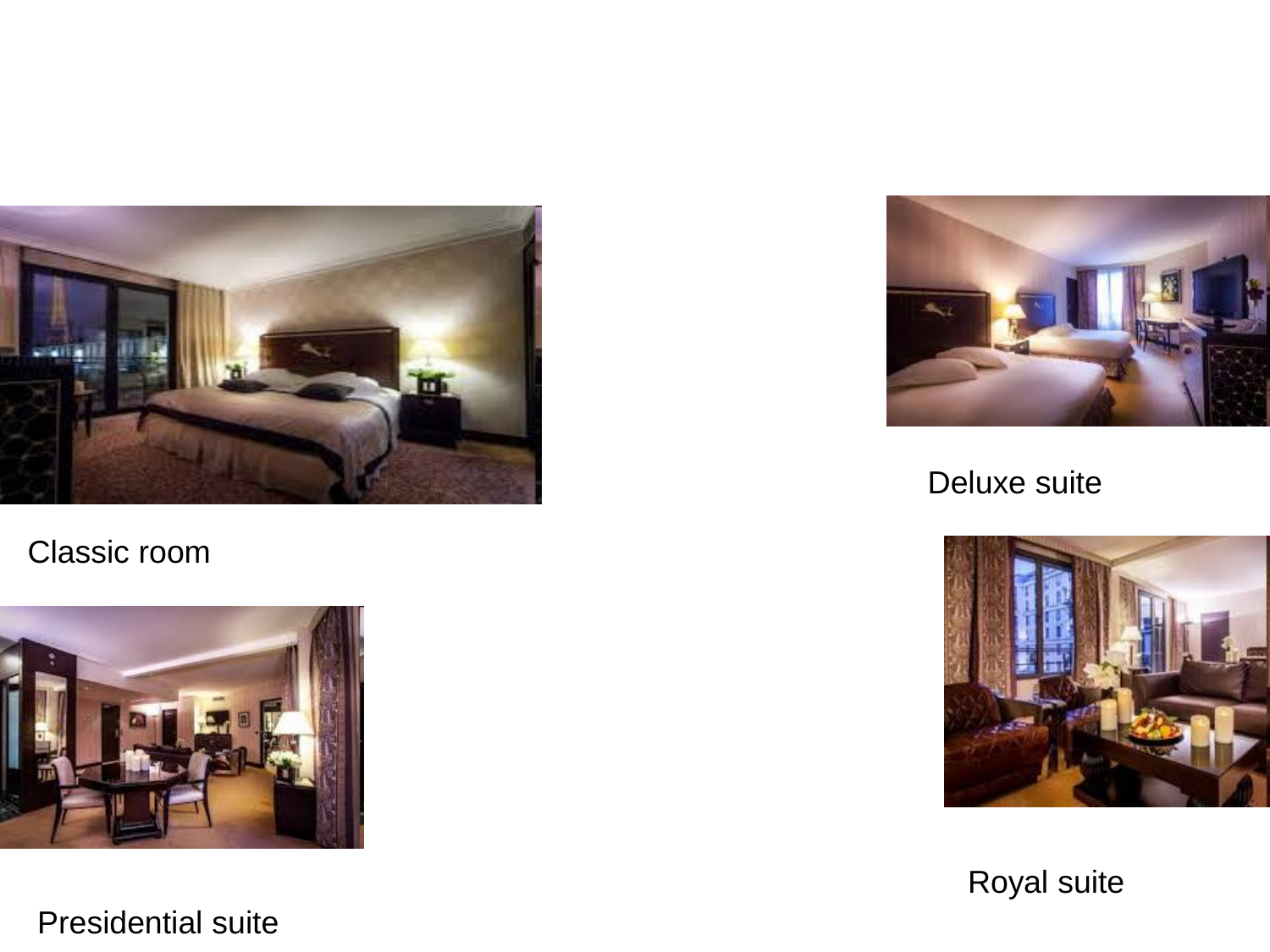# The spa

• A real heaven of peace, the spa Décléor and Carita proposes well-being and relaxation in a space of more than 400 m<sup>2</sup>. Entirely dressed in a mosaic in soothing colors, its intimist and luxurious decoration becomes perfectly integrated into the spirit of the hotel. It contains about ten rooms, a big Jacuzzi, a bath of hydrotherapy with jets of massage, a sauna, an oriental hammam and a fitness room. Personal trainers propose personalized exercises indoor or near the Parc Monceau.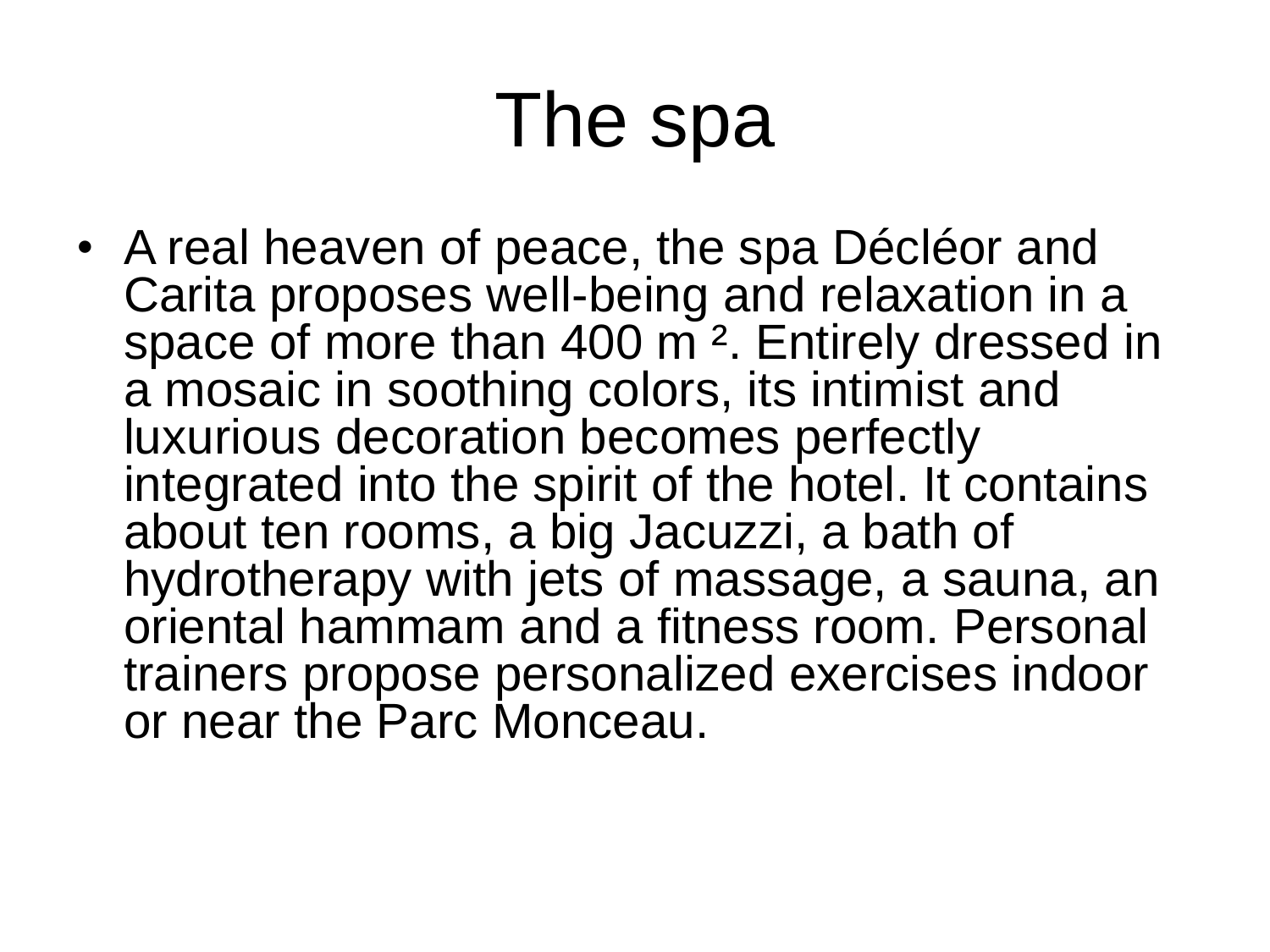## The saffron

• The restaurant The Saffron is the Parisian Art deco address, revealing its terraces and a cooking marrying skillfully French gastronomy and the flavors of the world. Of a capacity of 240 covers and wide glass windows opening on three raised and flowery terraces, several spaces will allow you to savor a meal in a different setting. For breakfast, lunch or dinner, without forgetting brunch on Sunday, the chef develops a French cooking which uses the flavors of the world. Our parking lot is available free of charge depending on availability for the clientele.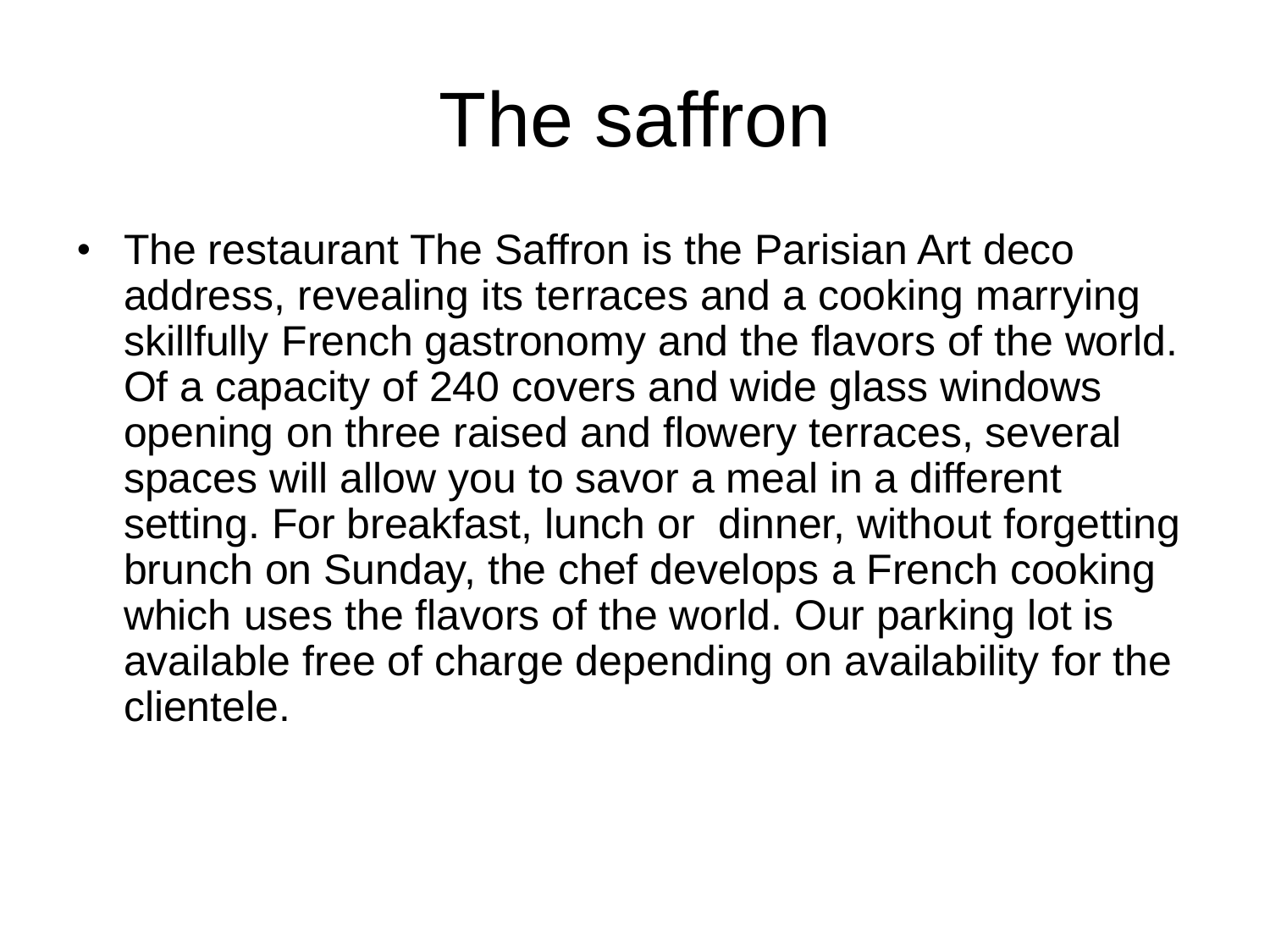







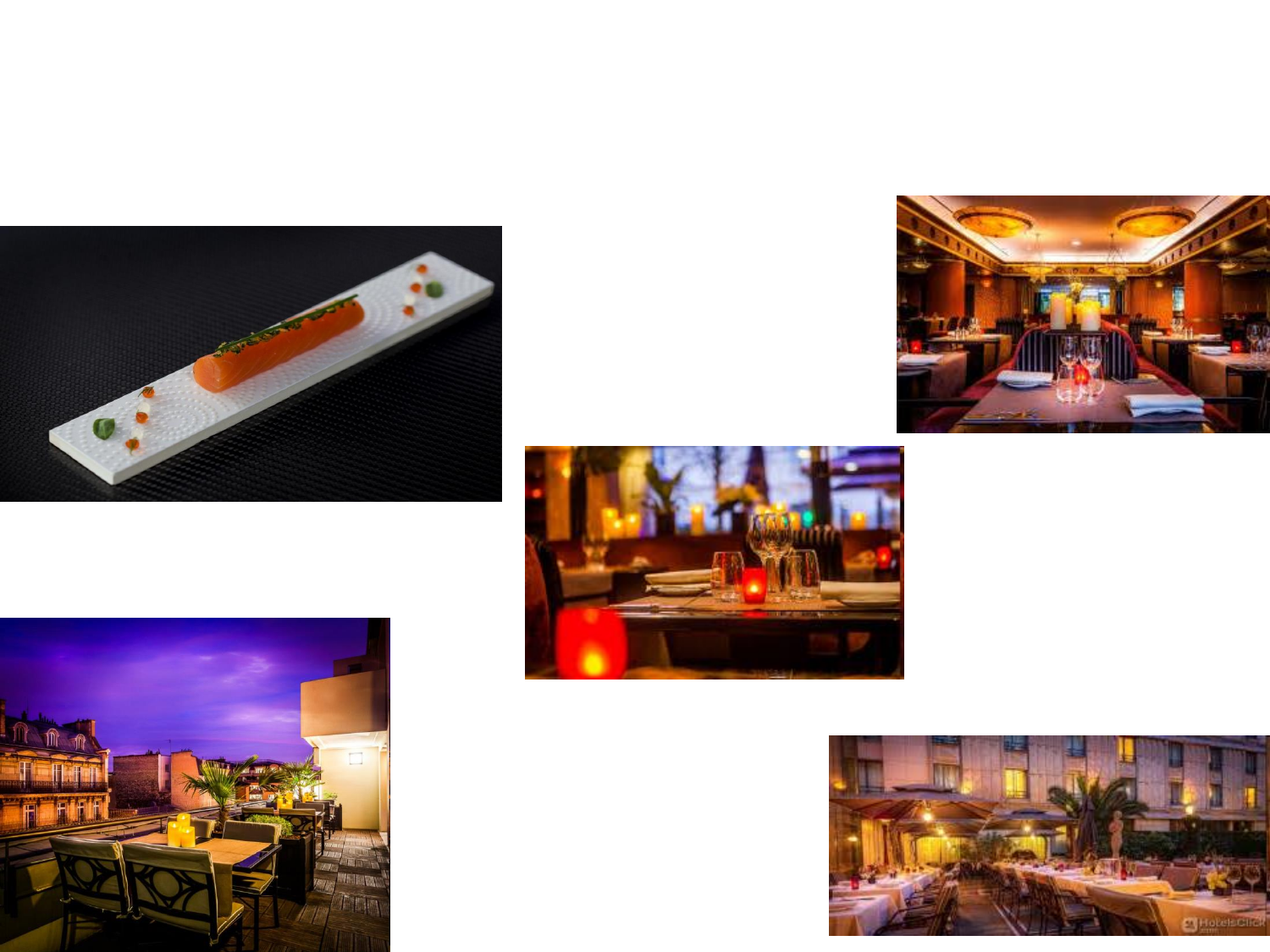# The purple bar

• All in purple, this elegant bar attracts a very eclectic clientele. Savor one of the exclusive cocktail parties, be surprised during our evening tasting sessions, and relax in one of the alcoves in the retro charm. Do not miss the Live evenings Music du Purple Bar which is one of the most desired places of the capital...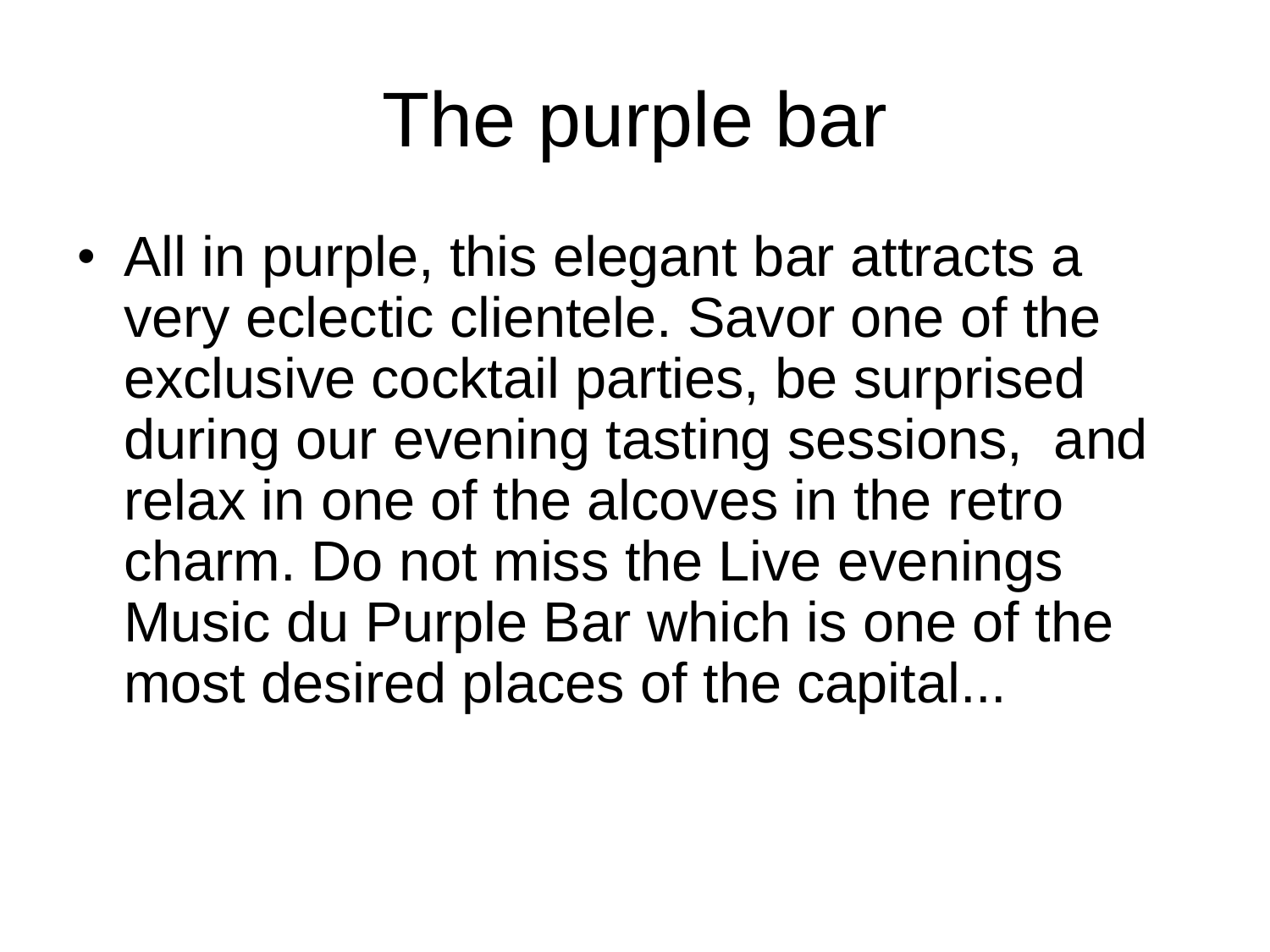# The trianon palace

- In the aftenoon we visited the Trianon Palace which is a four-star hotel
- The hotel has got 199 rooms and suites
- It could be a five-star but, to keep an importante clientele (companies which are organising metings in four- star hotels, they want to keep their four stars.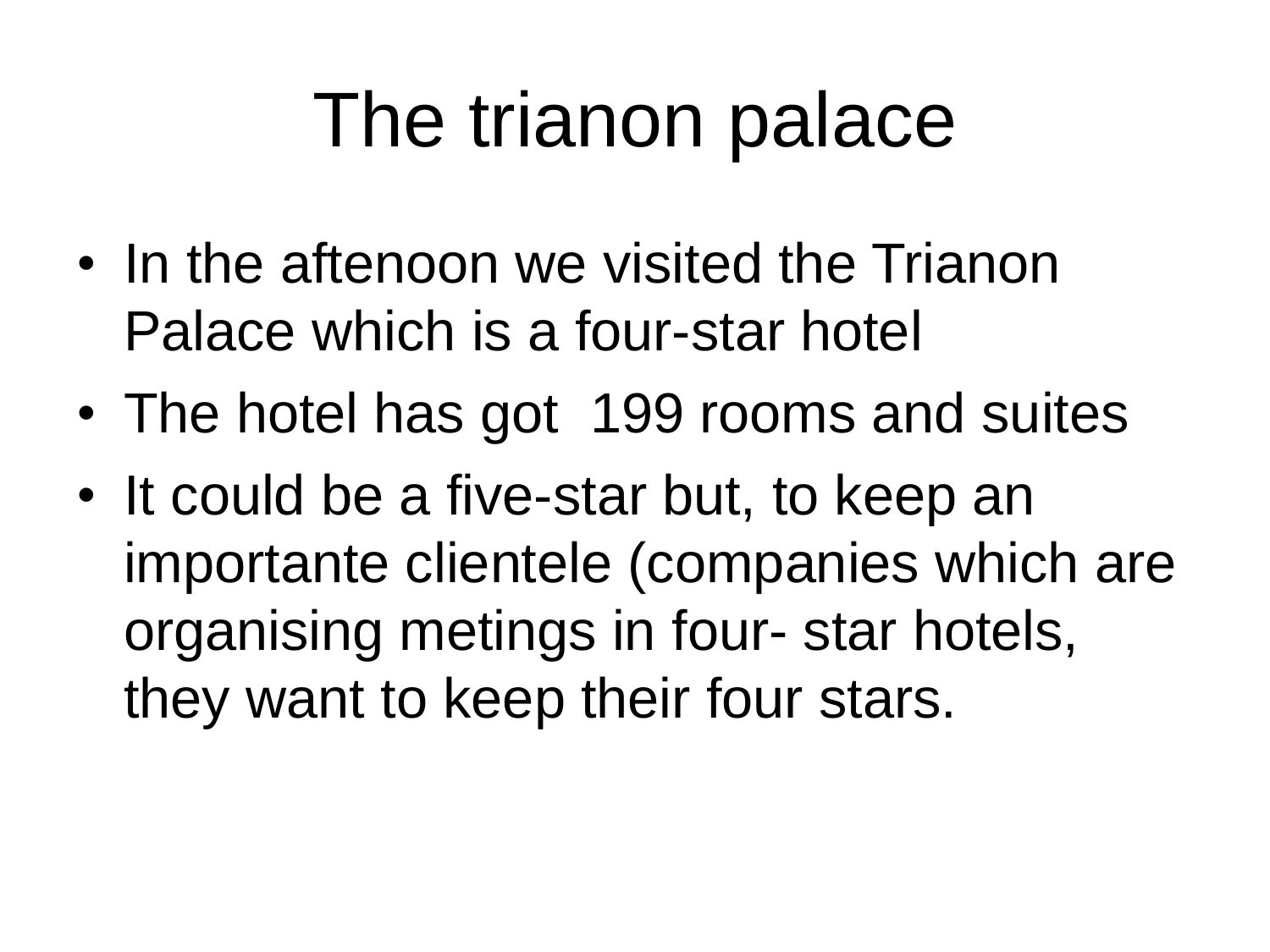# story

• During the first world war, the hotel was an English hospital, during world war two it was an important place for the general German army; then, after the war, it became a hotel from 1945 to today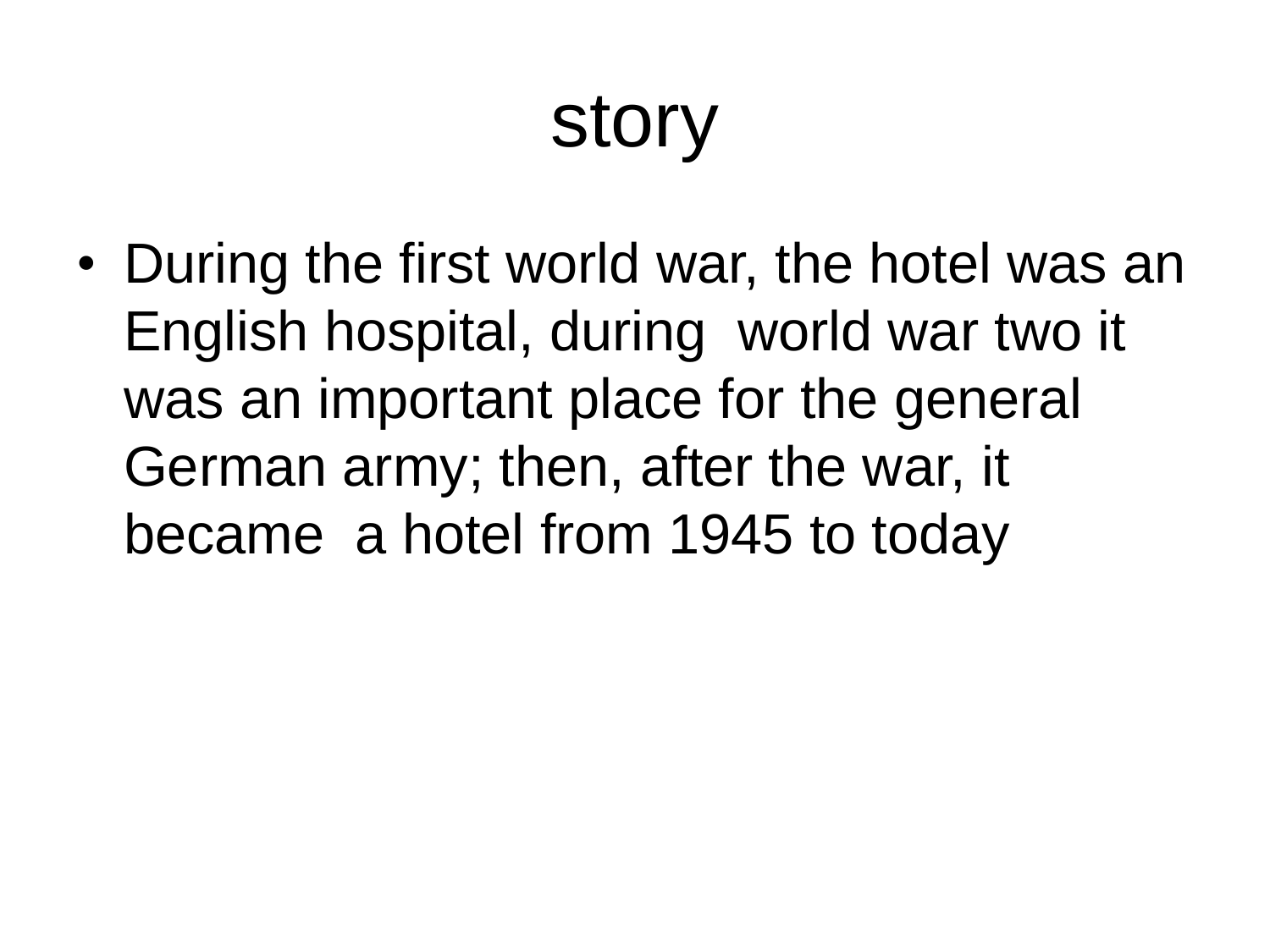







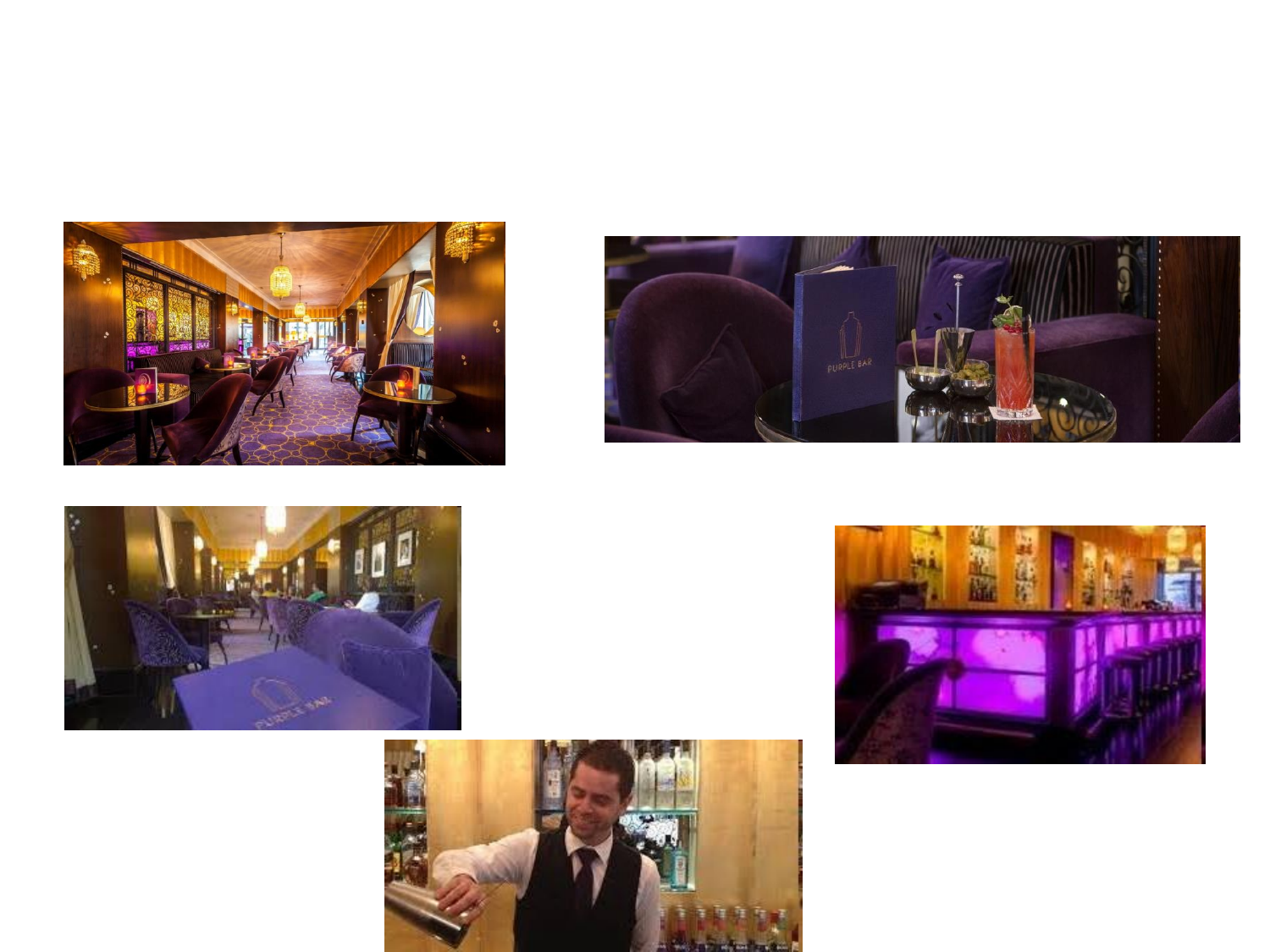## Famous people

• The hotel has already welcome famous people like the singers Charles Aznavour and Michael Jackson or celebrities like Kim Kardashian and Kenny West or the PSG's football team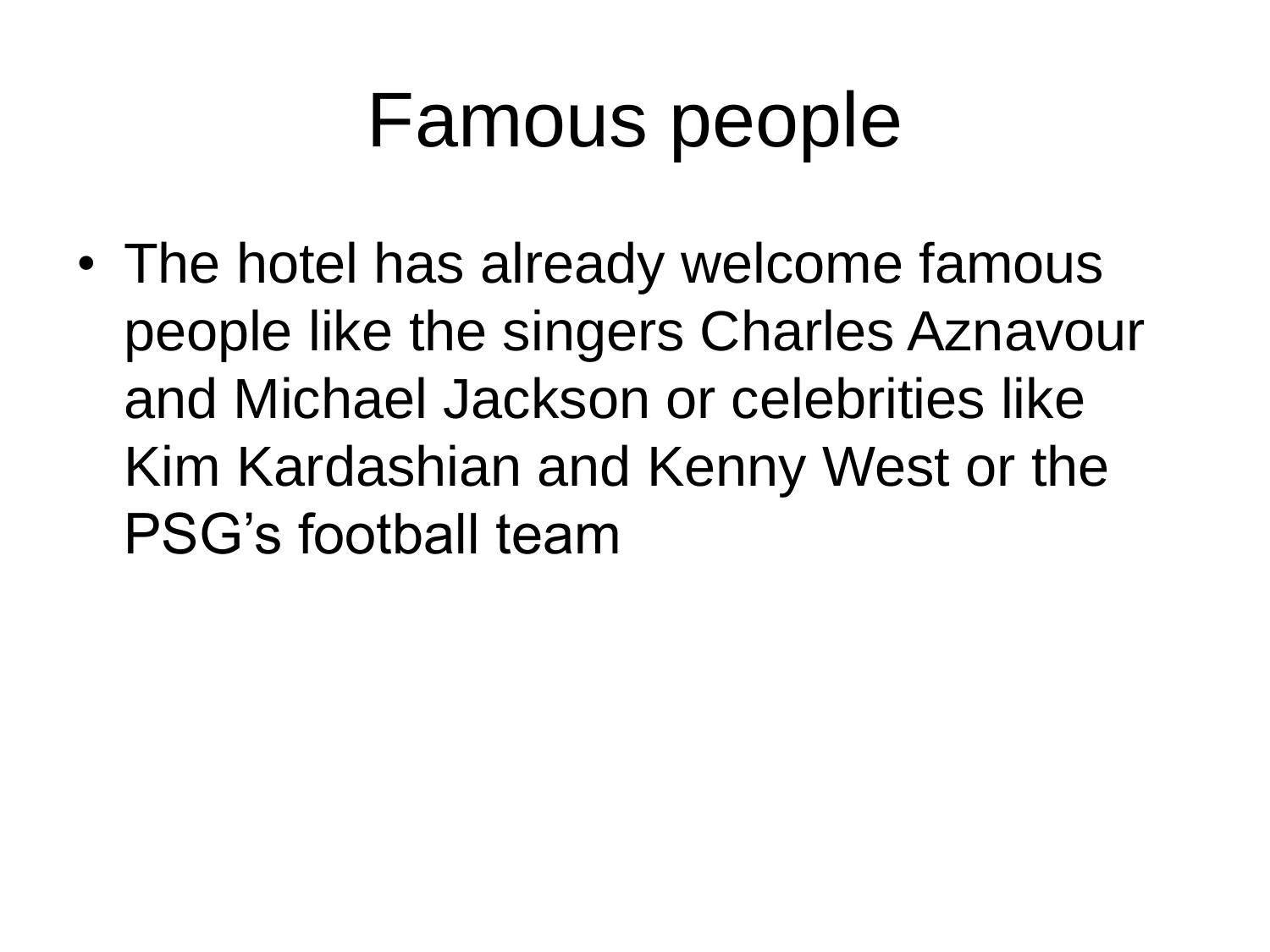# The Spa

• The hotel has got a spa which, many years ago, has been named the most famous spa in Europe. The spa is composed from a swimming pool, a spa, a fitness area and many relaxation areas.